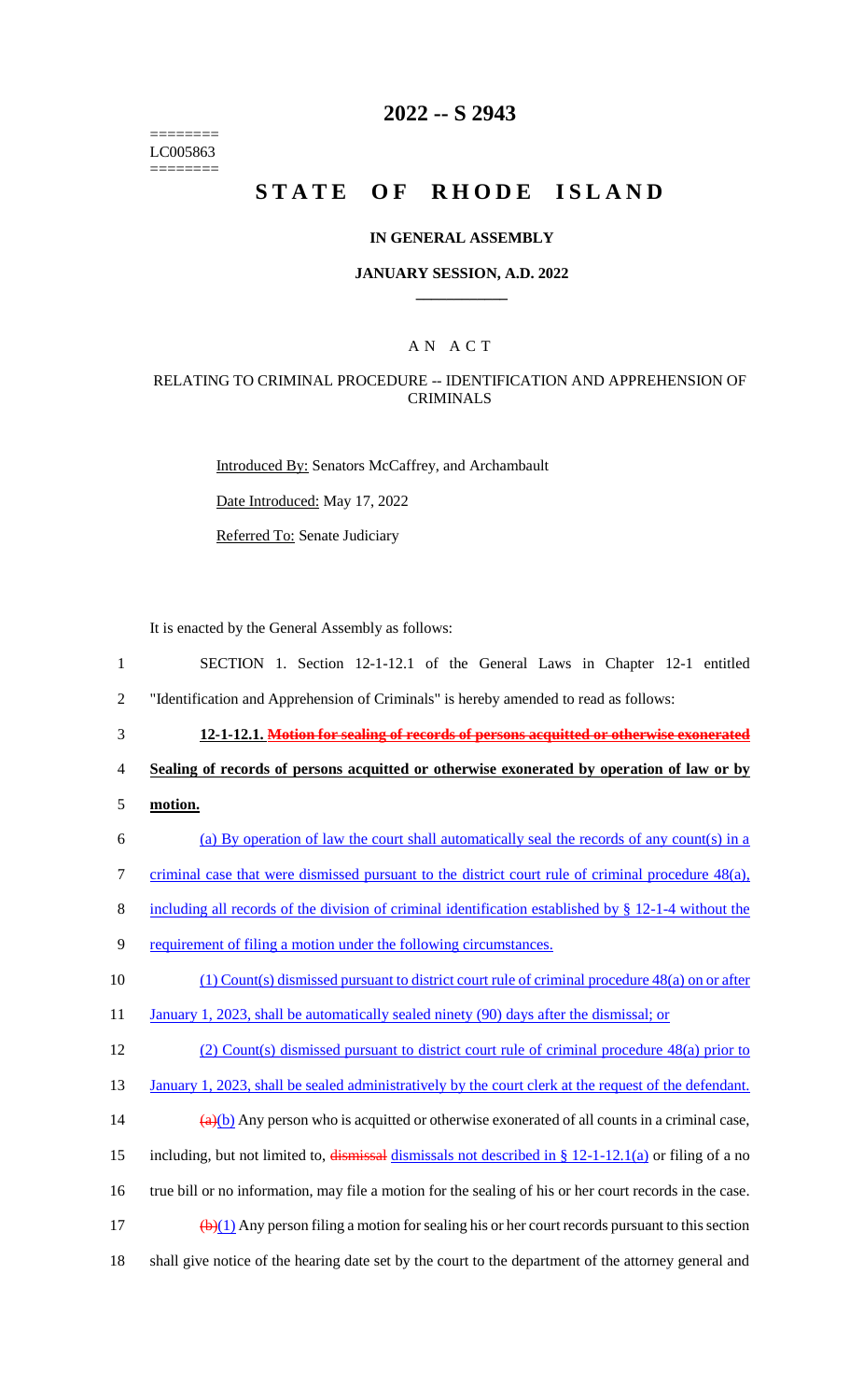- 1 the police department that originally brought the charge against the person at least ten (10) days
- 2 prior to the hearing.
- $\frac{1}{2}$  S (e)(2) If the court, after the hearing at which all relevant testimony and information shall 4 be considered, finds that the person is entitled to the sealing of the records, it shall order the sealing 5 of the court records of the person in that case.
- 6  $(d)(3)$  The clerk of the court shall, within forty-five (45) days of the order of the court 7 granting the motion, place under seal the court records in the case in which the acquittal, dismissal, 8 no true bill, no information, or other exoneration has been entered.
- 9  $\left(\frac{e}{c}\right)$  Notwithstanding any other provision of this section, in all cases involving a filing 10 subsequent to a plea of not guilty, guilty, or nolo contendere to a charge of a crime involving 11 domestic violence, the court having jurisdiction over the case shall retain the records of the case 12 for a period of three (3) years from the date of filing. The records shall not be expunged or sealed 13 for a period of three (3) years from the date of the filing.
- 14  $(f)(d)$  The defendant shall be advised at the hearing that any and all bail money relating to 15 a case that remains on deposit and is not claimed at the time of sealing shall be escheated to the 16 state's general treasury in accordance with chapter 12 of title 8.
- 17 SECTION 2. This act shall take effect upon passage.

#### ======== LC005863 ========